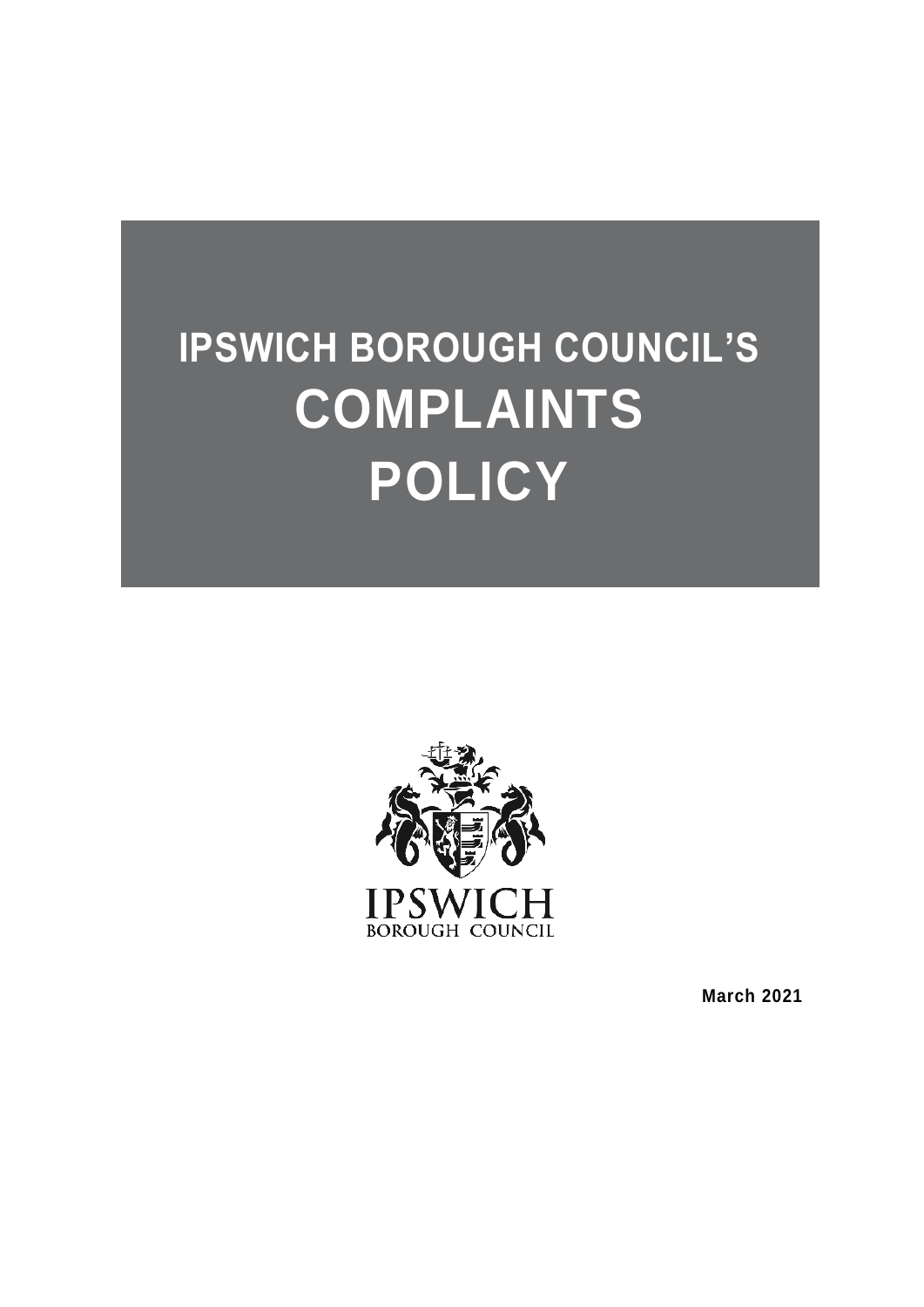## **Introduction**

Ipswich Borough Council is committed to providing the highest levels of customer service. Any person, group or organisation receiving or seeking to receive a service from the council is entitled to complain, comment or compliment about acts or failures arising from administrative or operational action and know that our procedures are easily accessible and well publicised. This policy sets out how complaints, comments or compliments can be made about council services.

## **Who can complain, comment or compliment?**

Any person, group or organisation receiving or seeking to receive a service from the council or its contractors has the right to complain, comment or compliment. A complaint made by anyone other than the aggrieved party will only be accepted when it is made by a third party on behalf of the complainant and with their permission. This may arise for example in the case of a minor, someone suffering from illness or incapacity. Customers can complain, comment or compliment about any of our services, facilities, venues and staff. Including, all departments and employees, agency staff, contractors and consultants who work for the council.

## **Definitions - complaint, comment and compliment**

A complaint is defined as:

*'an expression of dissatisfaction, however made, about the standard of service, actions or lack of action by the organisation, its own staff, or those acting on its behalf, affecting an individual or group.'*

The Council is keen to resolve disputes at the earliest possible opportunity and encourages customers to firstly approach the relevant service area as we may be able to resolve the issue without it becoming a formal complaint.

However, if the customer remains dissatisfied or makes it clear that they wish to complain, then the matter will be logged as a complaint. Where a customer does not explicitly use the word complaint, this should not necessarily prevent the Council from identifying it as such.

A complaint can relate to, but is not limited to:

- Failure by the Council to provide an agreed service
- Failure by the Council to respond to a request for a service
- The attitude or conduct of an employee or Councillor
- Failure to follow an agreed procedure

The following are not considered complaints and are not covered by this policy:

- Requests for a service, change or improvement
- Requests for information or an explanation of Council policy or practice
- Investigating a decision where there is a formal right of appeal (such as a planning decision, a parking penalty charge notice or benefit decision).

A complaint is different from a whistleblowing concern, where an individual raises information as a witness about danger, wrongdoing or illegality that affects others. Where this is the case the matter should be raised under the council's Whistleblowing Policy.

A comment is a suggestion or idea about how a function or service provided by the council could be improved.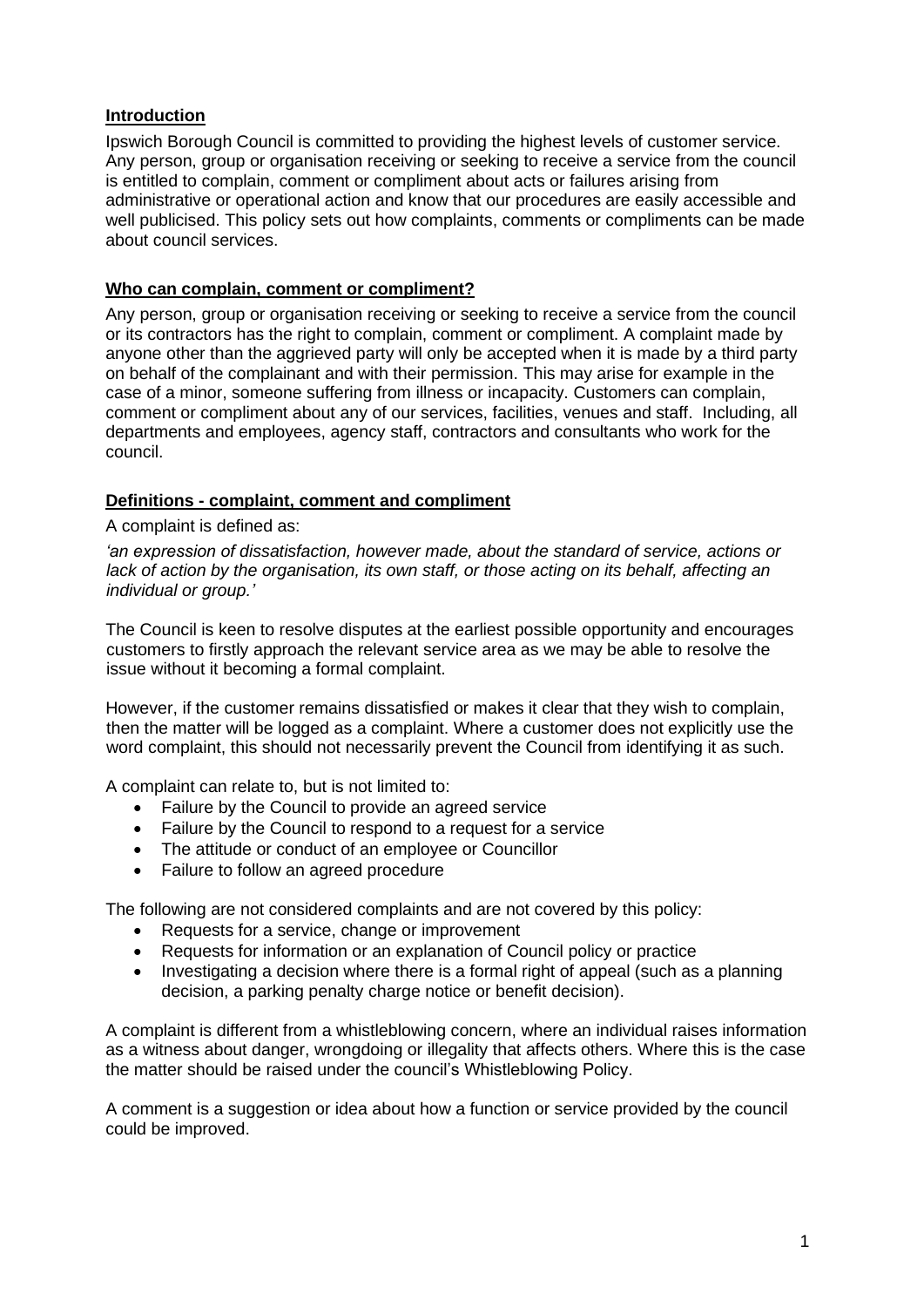A compliment is an expression of satisfaction concerning a function or service provided by the council.

## **How to make a complaint, comment or compliment**

These can be made:

- Online: [www.ipswich.gov.uk/contactus](file://///ipswich.gov.uk/IBC/Customer%20Services/Customer%20Access%20Strategy%20-%20Project%20Folder/5Cs%20-%20Contact%20Us/COMPLAINTS%20-%20PROPOSED/Policy/www.ipswich.gov.uk/contactus)
- In writing: Customer Services, Ipswich Borough Council, Grafton House, 15-17 Russell Road, Ipswich, Suffolk, IP1 2DE
- In person: Talking to a member of staff at any of our council venues
- By phone: Telephone our Customer Services team on 01473 432000

Social media should not be used to make a complaint.

If a customer makes contact to complain in person, or by phone, they will be directed to complete the complaints online form or to send the complaint in writing. This is to ensure that there is a full audit trail of information captured to allow the Council to follow the complaints procedure, fully investigate and to provide a full response.

#### **How complaints will be handled**

Complaints will be handled in accordance with the Council's Complaints Policy and Complaints Procedure which are published on the website.

The Council has nominated Complaint Champions in each service area who are responsible for complaint handling. Complaint Champions will

- Act sensitively and fairly
- Be trained to receive complaints and deal with upset and distressed Customers
- Have access to staff at all levels to facilitate quick resolution of complaints
- Have the authority and autonomy to act to resolve disputes quickly and fairly

#### **Where a complaint is upheld**

There will be a written apology and explanation. Where possible the error will be corrected, or the satisfactory service will be provided as a matter of urgency.

Where something has gone wrong the Council will acknowledge this and set out the actions it has already taken, or intends to take, to put things right. Examples of where action to put things right may be required are:

- There was an unreasonable delay
- Inaccurate or inadequate advice, explanation or information was provided to the Customer
- The Council's policy or procedure was not followed correctly without good reason
- There was unprofessional behaviour by staff

Any remedy offered will reflect the extent of any and all service failures, and the level of detriment caused to the Customer as a result. These shall include:

- Acknowledging where things have gone wrong
- Providing an explanation, assistance or reasons
- Apologising
- Taking action if there has been a delay
- Reconsidering or changing a decision
- Amending a record
- Providing a financial remedy
- Changing policies, procedures or practices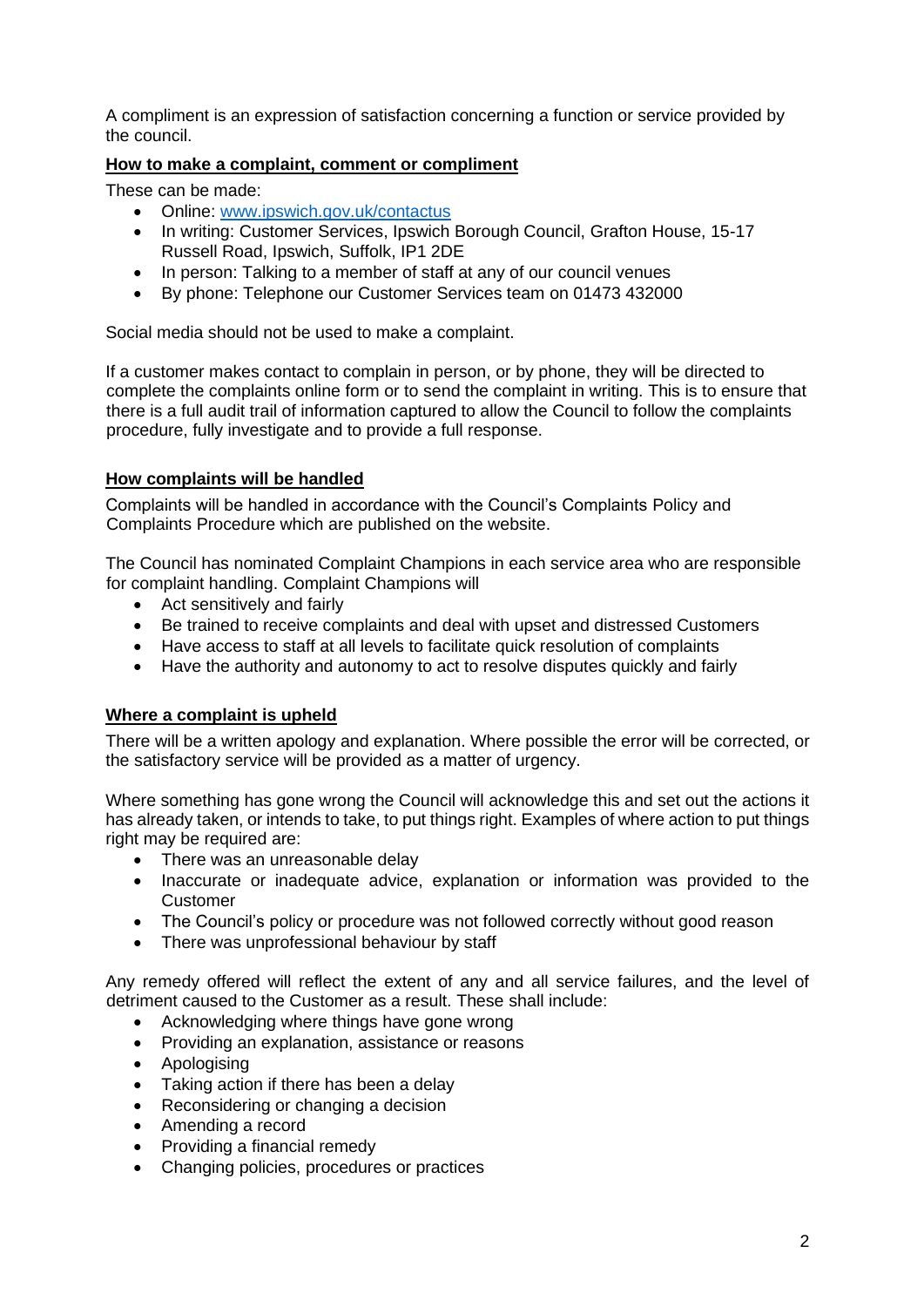Factors that will be considered in formulating a remedy can include, but are not limited to the:

- **Length of time a situation has been ongoing**
- Frequency with which something has occurred
- Severity of any service failure or omission
- Number of different failures
- Cumulative impact on the Customer
- A Customers particular circumstances or vulnerabilities

## **Where a complaint is not upheld**

Where a complaint is not upheld there will be a letter of explanation setting out the reasons for rejecting the complaint. The complainant will be advised that if they are unhappy they have the right to contact the relevant Ombudsman.

#### Local Government & Social Care Ombudsman

The Local Government & Social Care Ombudsman looks at complaints about Councils and some other authorities and organisations. It is a free service. Their job is to investigate complaints in a fair and independent way. Contact details for the Ombudsman that deals with Ipswich Borough Council are:

- By phone: 0300 061 0314
- In writing: PO Box 4771, Coventry CV4 0EH
- Online: [www.lgo.org.uk](http://www.lgo.org.uk/)

## Housing Ombudsman

The Housing Ombudsman looks at complaints involving the tenants and leaseholders of social housing landlords and other housing organisations registered with them. The service is free, independent and impartial. Contact details are:

- By phone: 0300 111 3000
- In writing: Housing Ombudsman Service, PO Box 152, Liverpool, L33 7WQ
- Online: [www.housing-ombudsman.org.uk](http://www.housing-ombudsman.org.uk/)

## **Managing unacceptable behaviour**

As part of the Council's commitment to engage with the community and our customers the Council does not normally limit the amount of contact any customer may have with the Council through its councillors or its employees. However, a very small minority of customers' own conduct can cause problems in certain circumstances, which can impact upon the provision of service to others or upon employees and councillors. For example, some customers make complaints vexatiously or persist unreasonably with their complaints or issues or make unwarranted or unsubstantiated complaints or demands rather than genuinely seeking to resolve a grievance or other issues.

The Council recognises that it is important to distinguish between people who make a number of complaints because they genuinely believe things have gone wrong on more than one occasion, and people who are simply being vexatious. The Council acknowledges that complainants will often be frustrated and aggrieved if they have received a poor-quality service or where things have simply gone wrong, and as a consequence it is important that the Council recognises that the merits of their case should be considered, rather than just their attitude or behaviour.

Any restrictions placed on a Customer's contact due to unacceptable behaviour will be appropriate to their needs and demonstrate regard for the provisions of the Equality Act 2010.